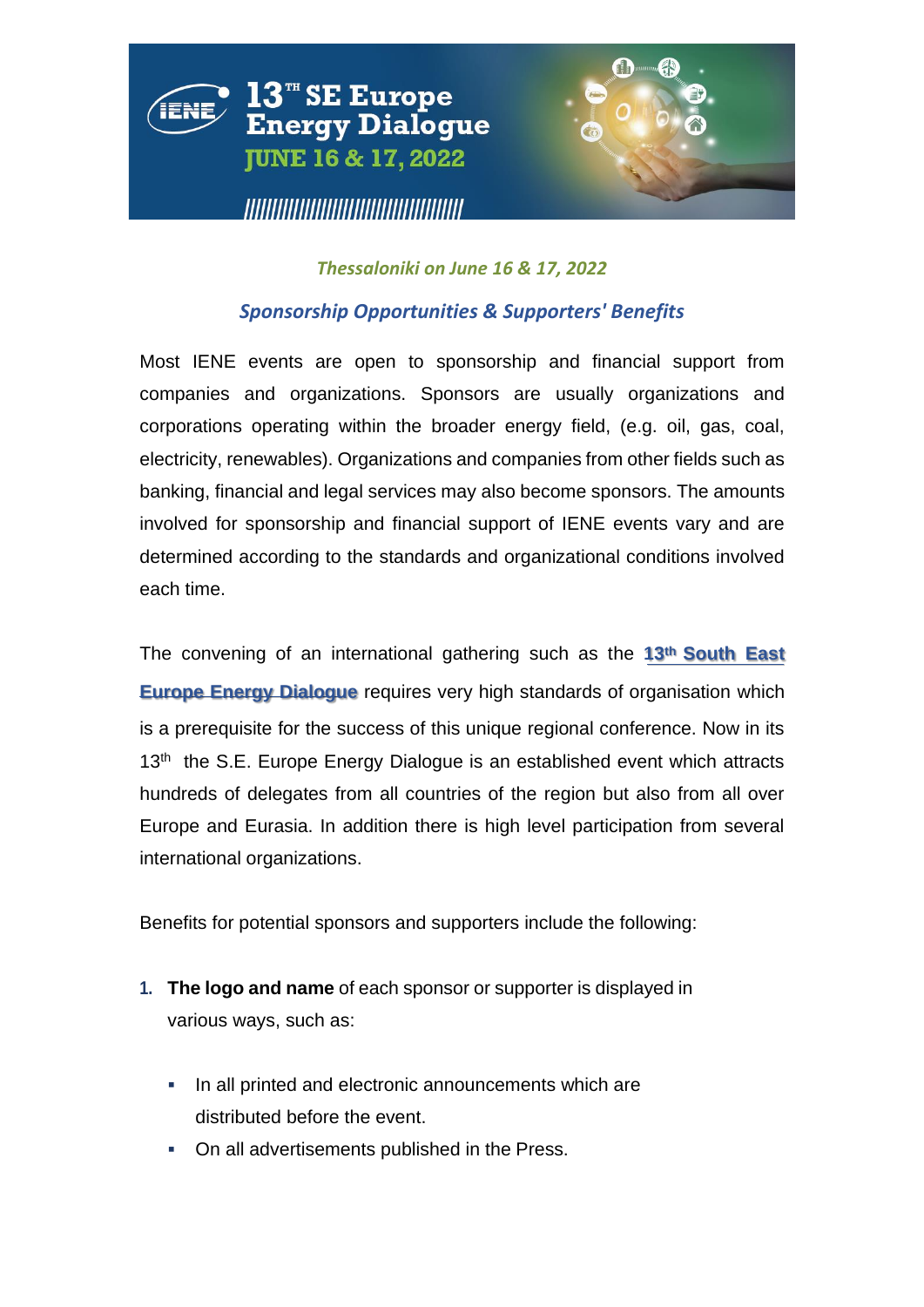- On the backdrop of the stage and on all banners which are located in the areas where the event is being held.
- On the event's special pages in the internet, via www.iene.eu an[d](http://www.iene.gr/) [www.iene.gr](http://www.iene.gr/) and [www.energia.gr](http://www.energia.gr/) but also on the web sites of media partners.
- On the event's official programme.
- On all printed matter distributed to delegates.
- On the folder containing the conference documentation, which is handed over to each delegate upon registration
- On the video card projected on the screen during the event.
- **2.** The possibility for a representative of the sponsor to speak during the event or participate in one of its panel discussions or to coordinate one of the sessions.
- **3.** The names of sponsors and supporters are mentioned in all press releases which are sent out to the media.
- **4.** Each sponsor or supporter will have the opportunity to distribute printed and electronic material concerning their business' products and activities during the conference. This material may be included in the conference folder if it is in the form of a slim brochure. Otherwise it will be displayed next to the registration desk.
- **5.** Each sponsor or supporter is entitled to register free at change a certain number of delegates. The number of free registrations depends on the level of sponsorship to be contributed.
- **6.** Each sponsor or supporter has a right to free advertising space in selected IENE publications.
- **7.** Each sponsor or supporter is entitled to certain months' free inclusion of its logo on IENE's web site.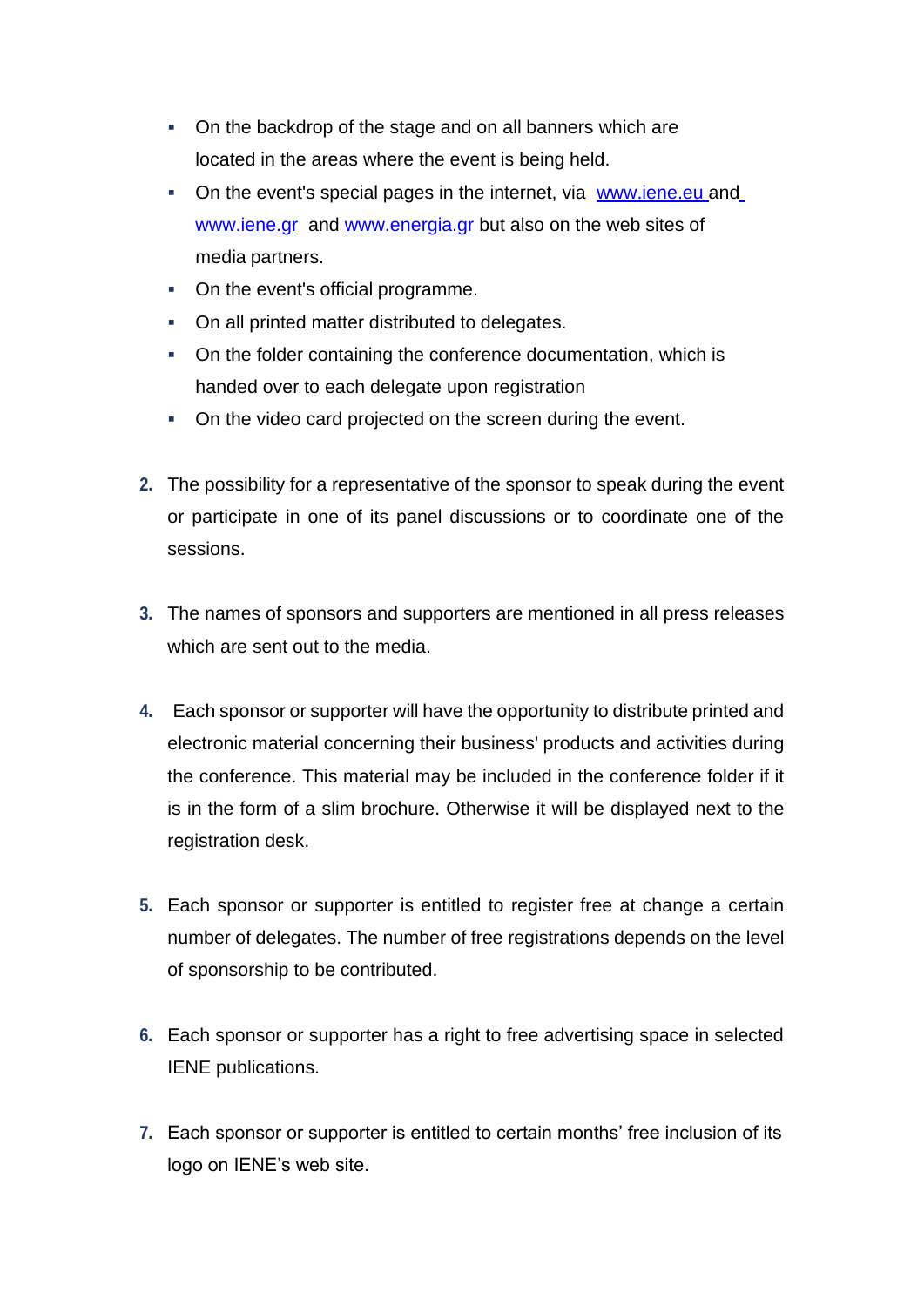All the above describe the usual benefits that a sponsor or supporter at the13<sup>th</sup> SEEED may enjoy. According to the particular profile of the supporting organisation, it is possible that further benefits can be offered by IENE which are not included in the above list. Such benefits are mentioned in writing in the "Sponsorship" agreement which is usually established between IENE and each Sponsor/Supporter. Interested sponsors or supporters receive first a written proposal with the detailed list of the specific benefits that can be offered by IENE.

# **Sponsorship Opportunities**

There are seven sponsorship categories for the 13<sup>th</sup> SEEED:

- (i.) Lead Sponsor
- (ii.) Strategic Sponsor
- (iii.) Sponsor
- (iv.) Supporter
- (v.) Cocktail Reception Sponsor
- (vi.) Coffee Sponsor
- (vii.) Badges Sponsor

#### *Lead Sponsor*

The conference will have a sole major sponsor, to be known as "Lead Sponsor", whose total contribution will amount to 15,000€ + 24% VAT. The Lead Sponsor is entitled to 15 free conference registrations.

#### *Strategic Sponsor*

The Strategic Sponsor will contribute  $10,000 \in +24\%$  VAT and is entitled to 10 free registrations.

#### *Sponsor*

There will be several conference sponsors with each one contributing 8,000€ + 24% VAT. Each sponsor is entitled to 8 free registrations.